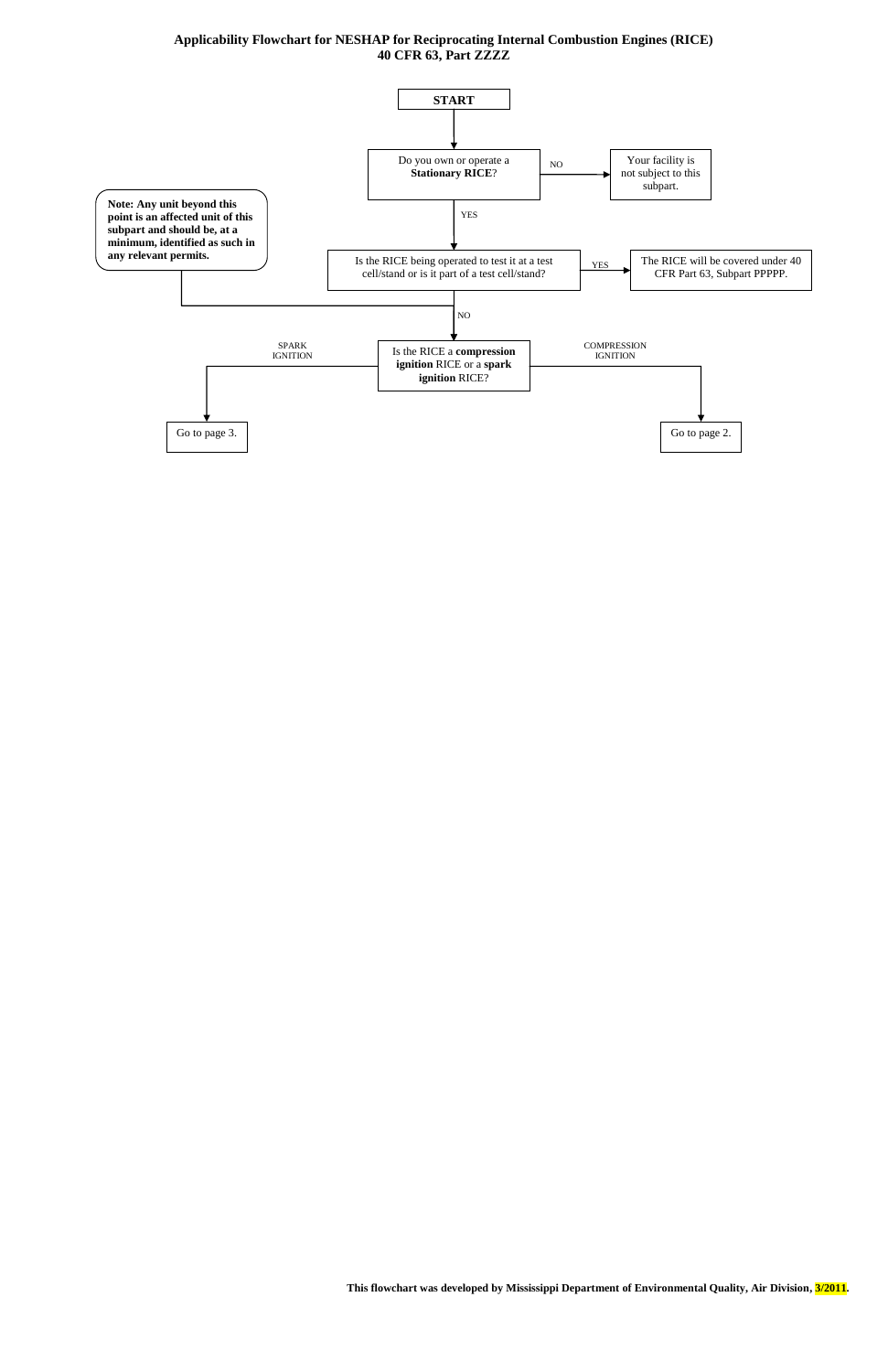**1 Additional monitoring, installation, collection, operation, and maintenance requirements in §63.6625 may apply.**

**<sup>2</sup>For the purpose of this flowchart, new also includes reconstructed.**

<sup>3</sup> If your CI RICE is a non-emergency, non-black start unit with a site rating of more than 300 BHP and a displacement of less than 30 L/cylinder that uses diesel fuel, **you must use diesel fuel that meets the requirements in 40 CFR 80.510(b) for nonroad diesel fuel.**

**Page 2 This flowchart was developed by Mississippi Department of Environmental Quality, Air Division, 3/2011.** 

**Applicability Flowchart for Compression Ignition RICE<sup>1</sup>**